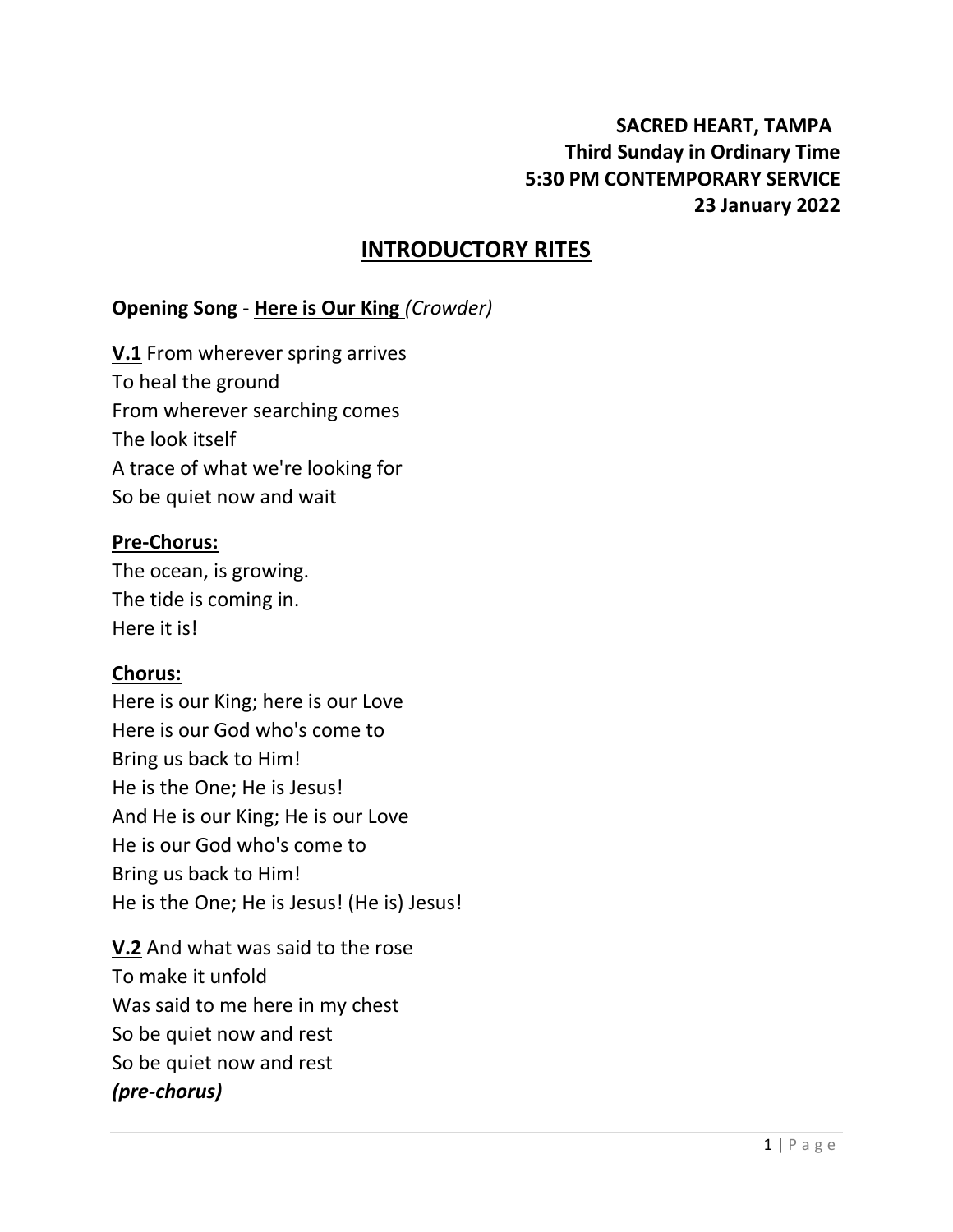# **Ending:**

Ma-jes-ty fin-a-lly Ma-jes-ty fin-a-lly here!

> *David Crowder© 2005 sixsteps Music (Admin. by Capitol CMG Publishing) worshiptogether.com songs (Admin. by Capitol CMG Publishing)*

# *Glory to God:* **Mass of a Joyful Heart** (Angrisano)

### **Glory to God in the highest, and on earth, peace to people of good will!**

We praise you, we bless you, We adore you, we glorify you, We give you thanks for your great glory. Lord God, heavenly King, O God, almighty Father.

### **Glory to God in the highest,…..**

Lord Jesus Christ, Only Begotten Son, Lord God, Lamb of God, Son of the Father, You take away the sins of the world, have mercy on us; You take away the sins of the world, receive our prayer; You are seated at the right hand of the Father, have mercy on us.

#### **Glory to God in the highest,…..**

For you alone are the Holy One, you alone are the Lord, You alone are the Most High, Jesus Christ, With the Holy Spirit, in the glory of God the Father.

### **Glory to God in the highest, and on earth, peace to people of good will! A-A-AMEN!**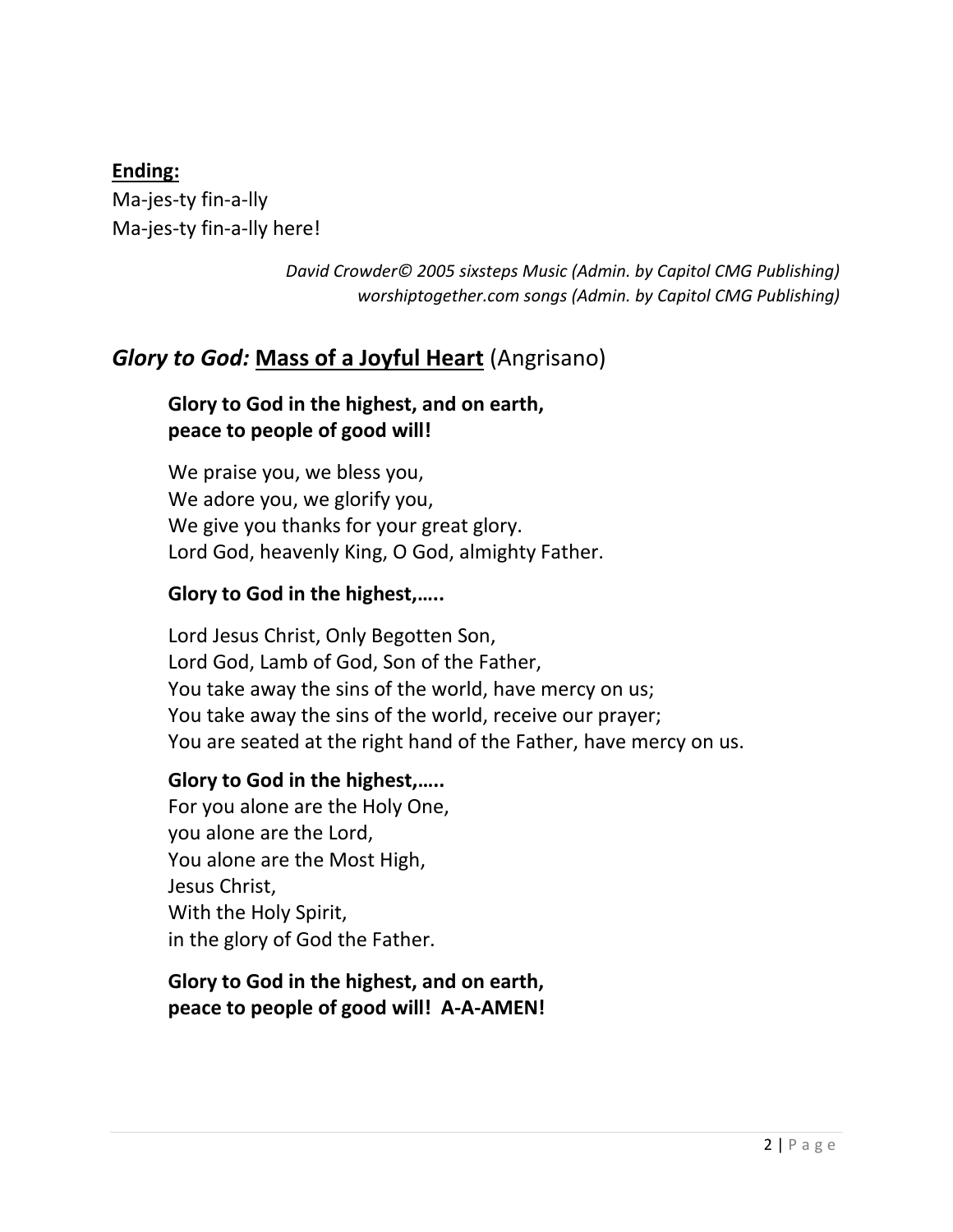# **LITURGY OF THE WORD**

**First Reading:** Nehemiah 8:2-4a, 5-6, 8-10

**Psalm 19:** YOUR WORDS ARE SPIRIT AND LIFE, O LORD: RICHER THAN GOLD, STRONGER THAN DEATH. YOUR WORDS ARE SPIRIT AND LIFE, O LORD, LIFE EVERLASTING.

> Text: Based on Psalm 19:8–11 Text and music © 1993, Bernadette Farrell Published by OCP. All rights reserved

**Second Reading:** 1 Corinthians 12: 12-30

#### *Gospel Greeting:* **Everybody Sing Alleluia** (Melendez)

**Everybody sing alleluia! Everybody praise His name! Everybody sing alleluia! Praise His name today!**

**Verse 1:**

I was walking in the dark And could not see the light. Jesus came into my life, And made everything alright!

> *Tony Melendez & Augie Leak © 1997 spiritandsong.com All Rights Reserved*

**Gospel**: Luke 1:1-4; 4:14-21

**Homily**

**Creed**

**Universal Prayer**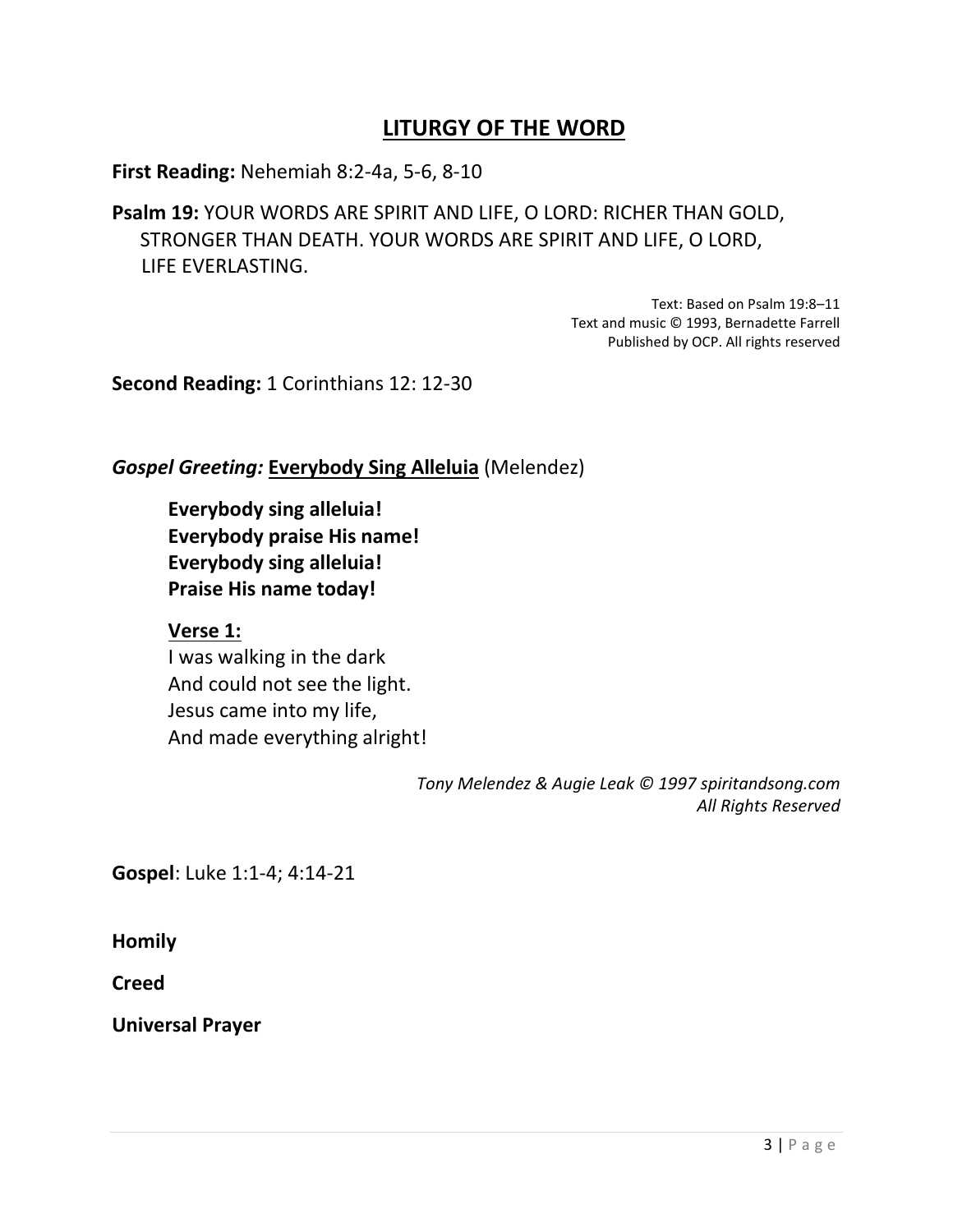# **LITURGY OF THE EUCHARIST**

### *Preparation of Gifts & Altar: So Will I (100 Billion X) (Hillsong)*

**V.1** God of creation. There at the start, before the beginning of time With no point of ref'rence, You spoke to the dark And fleshed out the wonder of light

#### **Chorus 1:**

And as You speak, A hundred billion galaxies are born In the vapour of Your breath the planets form If the stars were made to worship so will I I can see Your heart in ev'rything You've made Ev'ry burning star a signal fire of grace If creation sings Your praises so will I!

**V.2** God of Your promise, You don't speak in vain, no syllable empty or void For once You have spoken, all nature and science Follow the sound of Your voice

#### **Chorus 2:**

And as You speak, A hundred billion creatures catch Your breath Evolving in pursuit of what You said If it all reveals Your nature so will I I can see Your heart in ev'rything You say Ev'ry painted sky a canvas of Your grace If creation still obeys You so will I, So will I!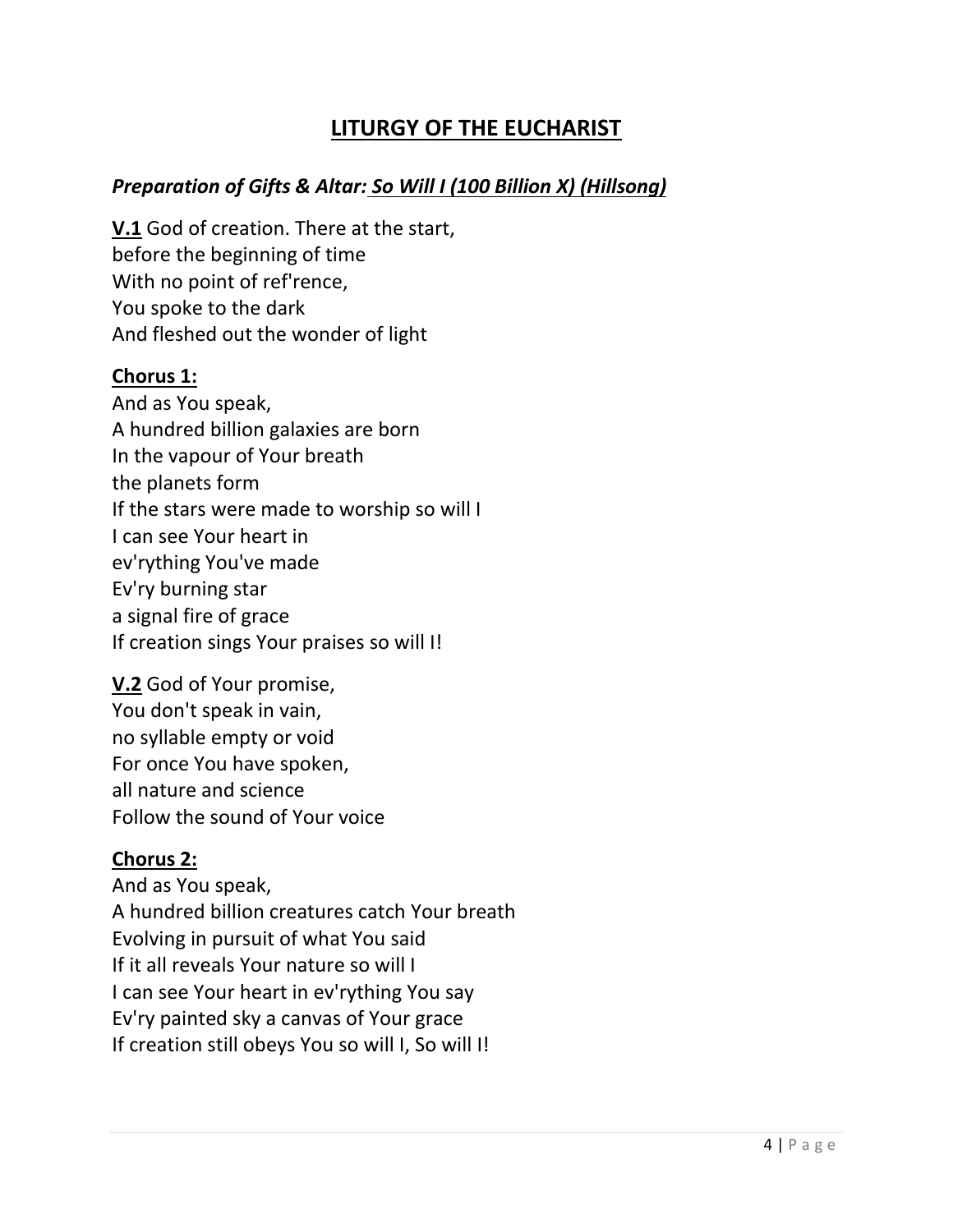**V.3** God of salvation, You chased down my heart Through all of my failure and pride On a hill You created, the light of the world Abandoned in darkness to die

### **Chorus 3:**

And as You speak, A hundred billion failures disappear Where You lost Your life so I could find it here If You left the grave behind You so will I I can see Your heart in ev'rything You've done What measure could amount to Your desire You're the One who never leaves the one behind!

*Benjamin Hastings | Joel Houston | Michael Fatkin © 2017 Hillsong Music Publishing Australia (Admin. by Capitol CMG Publishing) All rights reserved*

### *Eucharistic Acclamations:* **Mass of a Joyful Heart** (Angrisano)

Holy, Holy – We Proclaim Your Death – Amen

# **COMMUNION RITE**

**Our Father**

*Lamb of God:* **Mass of a Joyful Heart** (Angrisano)

## *Communion Song*: **Here's My Heart** *(Chris Tomlin | Jason Ingram | Louie Giglio)*

#### **Chorus 1**

Here's my heart Lord Here's my heart Lord Here's my heart Lord Speak what is true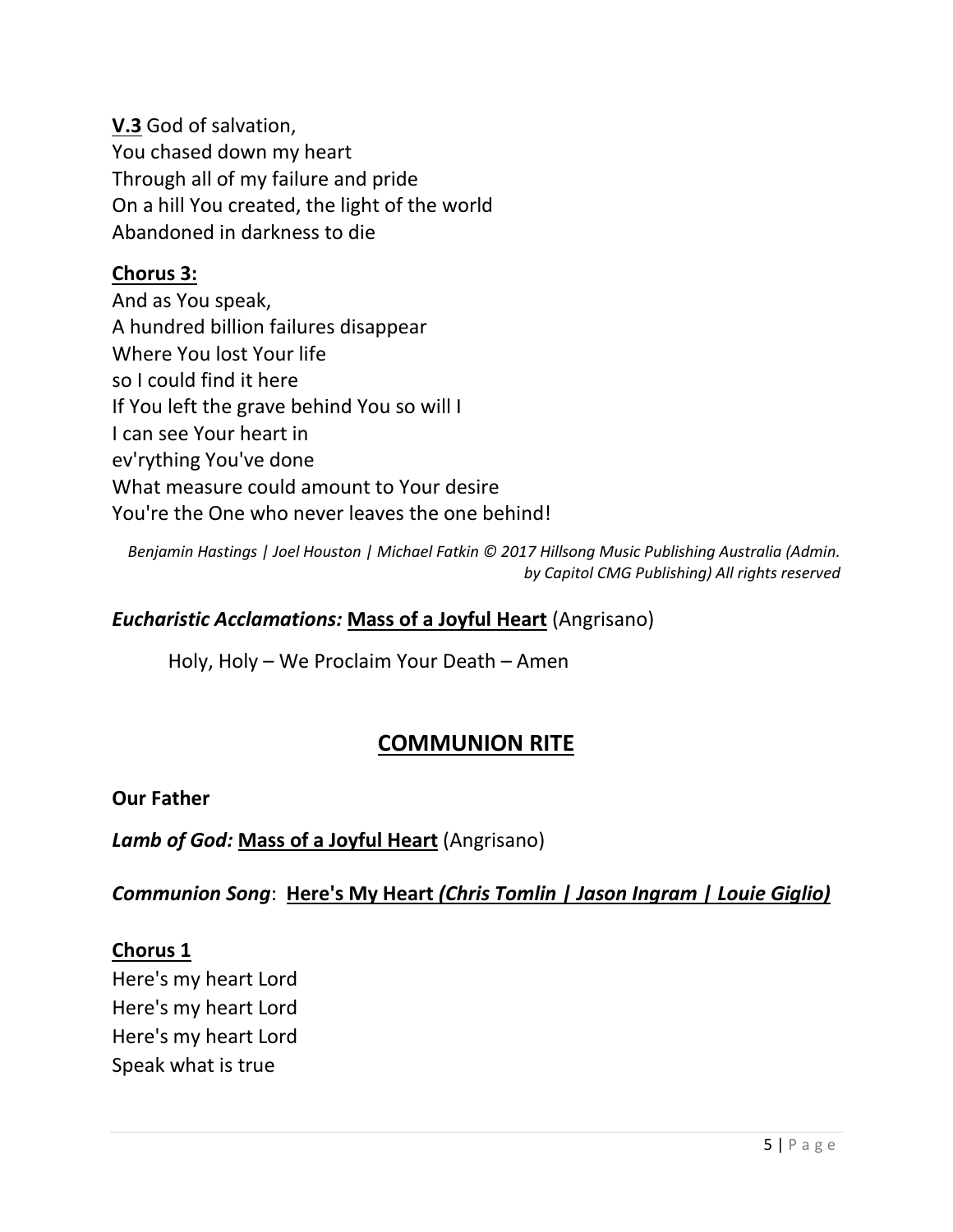#### **Verse 1**

'Cause I am found I am Yours I am loved I'm made pure I have life I can breathe I am healed I am free

### **Verse 2**

'Cause You are strong You are sure You are life You endure You are good always true You are light breaking through

### **Chorus 2**

Here's my life Lord Here's my life Lord Here's my life Lord Speak what is true Speak what is true Speak what is true

*Chris Tomlin | Jason Ingram | Louie Giglio © S. D. G. Publishing (Admin. by Capitol CMG Publishing) sixsteps Music (Admin. by Capitol CMG Publishing) sixsteps Songs (Admin. by Capitol CMG Publishing) Worship Together Music (Admin. by Capitol CMG Publishing) worshiptogether.com songs (Admin. by Capitol CMG Publishing) Open Hands Music (Admin. by Essential Music Publishing LLC) So Essential Tunes (Admin. by Essential Music Publishing LLC)*

### *Communion Song 2* **– We Are One Body** (Scallon)

#### **Chorus:**

We are one body, one body in Christ. And we do not stand alone. We are one body, one body in Christ. And He came that we might have life! For he tells us:

**V.1** When you eat My Body and you drink My Blood, I will live in you and you will live in My love! *(repeat then chorus)*